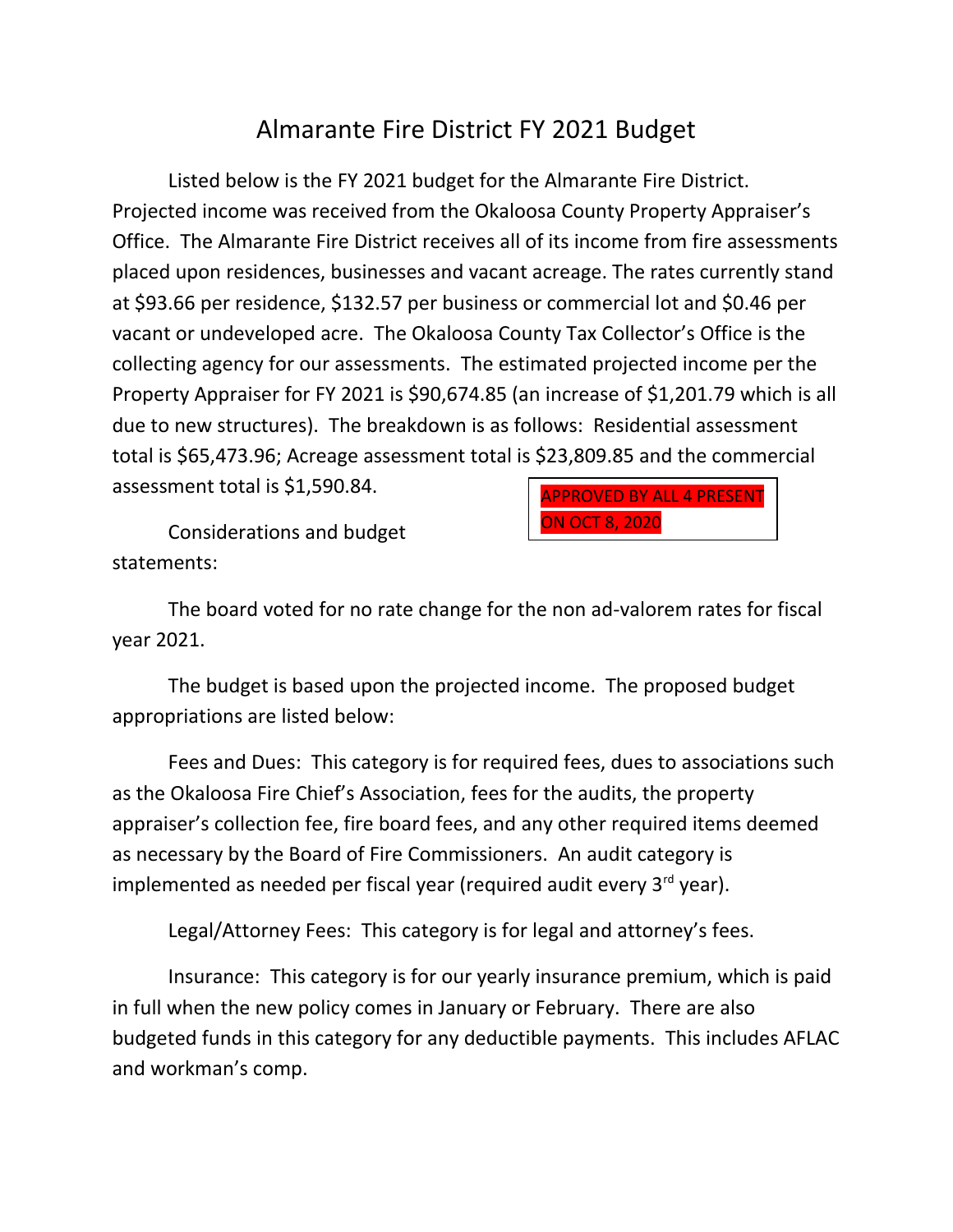Fuel: This category is for our fuel purchases for all of our fire vehicles. This category also includes monies for fuel for the Jaws of Life, lawn maintenance equipment and if needed, generator fuel.

Utilities: This category includes electricity, water, phone, DSL, satellite and any other monthly related recurring costs for the building.

Administrative and Office Supplies: This category includes office materials, station cleaning supplies, department clothing, computer hardware or software and other related materials for the administrative side of operations.

Vehicle Maintenance: This category includes funds for the maintenance and upkeep of fire department apparatus and tools.

Station/Building Maintenance: This category includes funds for the maintenance and upkeep of the fire station and grounds. This includes yard maintenance.

Training: This category includes funds for training materials and reimbursements for courses taken by members including, but not limited to EMT, Firefighter I/II and Paramedic school.

Firefighter Incentive: This category includes funds for incentives for the firefighters. This includes an annual dinner/awards ceremony, extra items not deemed viable from other appropriations (bottled water for fire scenes, jackets, shirts, etc.)

Capital Equipment: This category includes funds for new equipment, new tools, new fire gear, and other related new equipment needs including new equipment pertaining to department personnel.

Prior Year Carryover: This category includes all funds rolled over from the 2020 fiscal year. These funds can only be used if they are allocated by the board to a specific budget category. This can also be considered unreserved funds.

Reserve (0901): This is a fund slated for a future second fire station.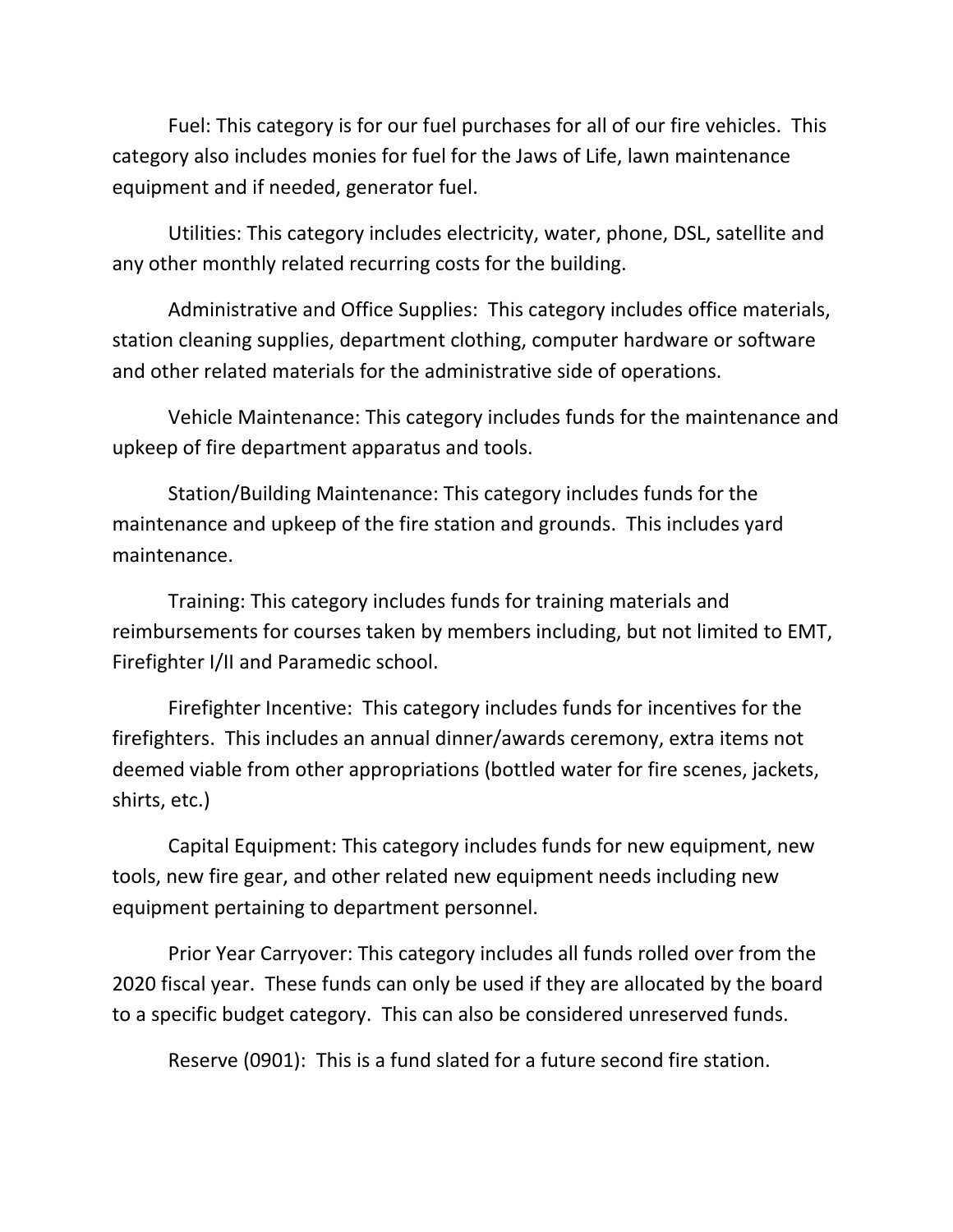## **The final budget: \*\*\***

| Insurance (0100):             | \$13,500.00            |
|-------------------------------|------------------------|
| Fees/Dues (0200):             | \$4,500.00             |
| Legal/Attorney (0201):        | \$3,000.00             |
| Fuel (0300):                  | \$5,500.00             |
| Utilities (0400):             | \$5,500.00             |
| Office Supplies (0500):       | \$2,000.00             |
| Fire Prevention (0501):       | \$1,000.00             |
| Vehicle Maintenance (0600):   | \$11,000.00            |
| Building Maintenance (0601):  | \$5,000.00             |
| <b>Training (0700):</b>       | \$5,000.00             |
| Firefighter Incentive (0701): | \$5,000.00 (decreased) |
| Capital Equipment (0800):     | \$12,000.00            |
| Prior Year Carryover (0900):  | \$29,818.00            |
| Reserve (0901):               | \$11,446.18            |
| Projected Income:             | \$90,674.85            |

\*Indicates a budget item that has been increased

Signed: \_\_\_\_\_\_\_\_\_\_\_\_\_\_\_\_\_\_\_\_\_\_\_\_

Mack Wilkins, Board Chairman